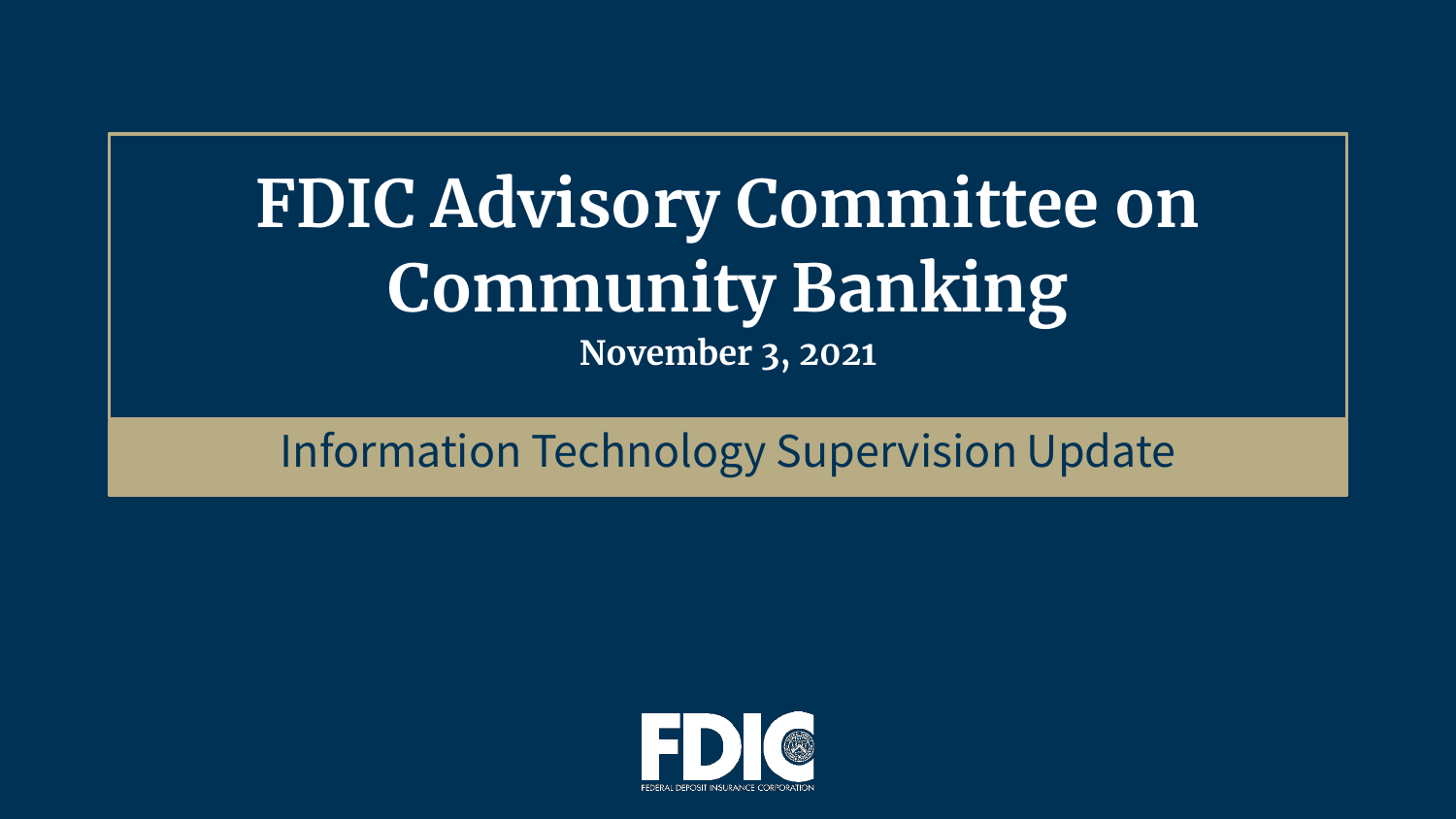# **Cybersecurity – FinCEN Ransomware Report**

 Section 6206 of the Anti-Money requires the Financial Crimes This report is issued pursuant to Laundering Act of 2020 which Enforcement Network to periodically publish threat pattern and trend information derived from financial institutions' Suspicious Activity Reports.



### **Financial Trend Analysis**

**Ransomware Trends in Bank Secrecy Act Data** Between January 2021 and June 2021

I E D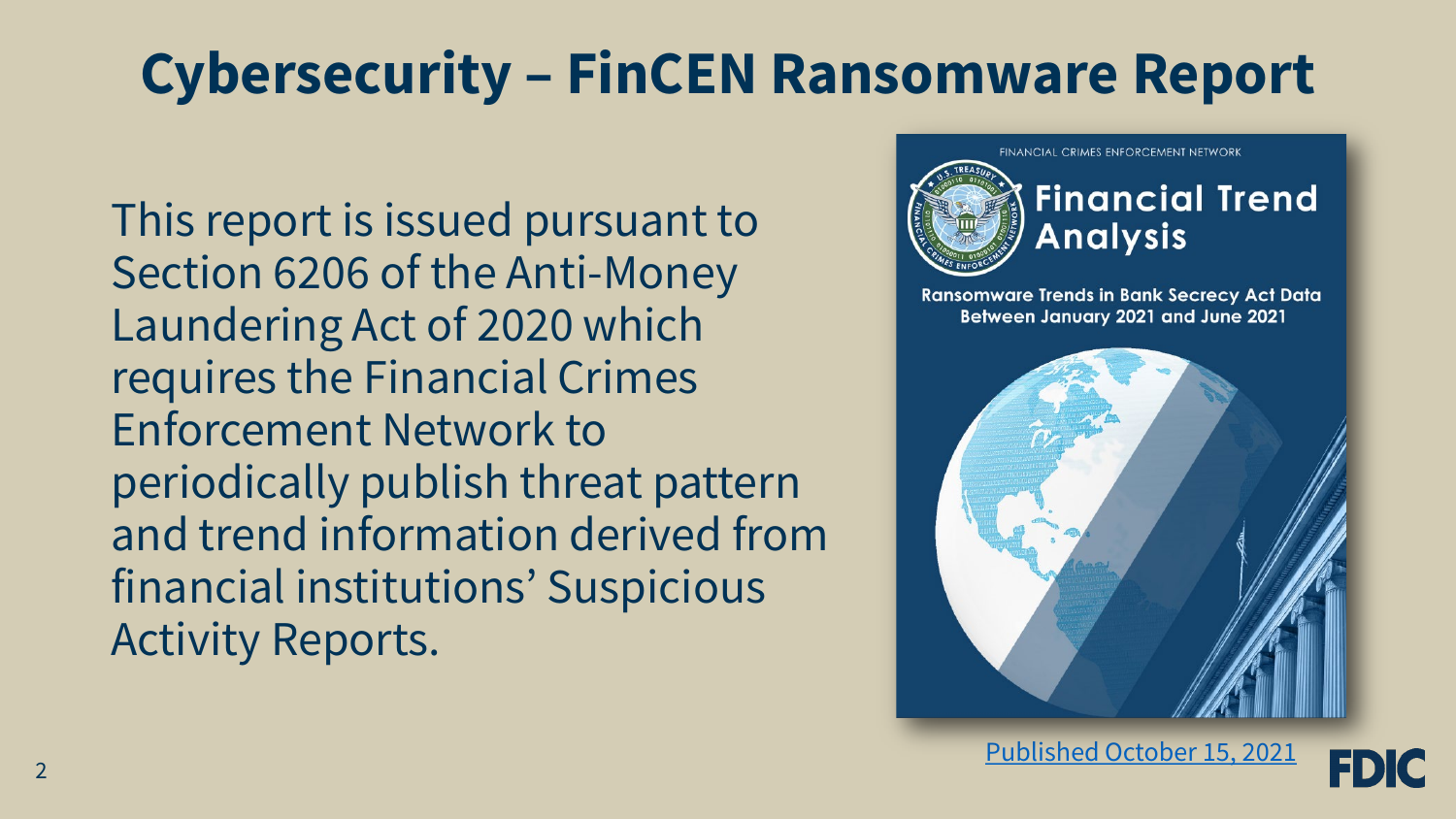## **Cybersecurity - FFIEC Authentication Guidance Update**

- Scope:
	- · business & consumer customers
	- · employees
	- 3rd parties people & computers
- "... malicious activity resulting in compromise of customer and user accounts and information system security has shown that single-factor authentication, either alone or in combination with layered security, is *inadequate* in many situations."





3501 Fairfax Drive · Room B7081a · Arlington, VA 22226-3550 · (703) 516-5588 · FAX (703) 562-6446 · www.ffiec.gov

#### **Authentication and Access to Financial Institution Services and Systems**

#### **Introduction**

The Federal Financial Institutions Examination Council (FFIEC) on behalf of its members<sup>1</sup> is issuing this guidance titled Authentication and Access to Financial Institution Services and Systems (the Guidance) to provide financial institutions with examples of effective risk management principles and practices for access and authentication. These principles and practices address business and consumer customers, employees, and third parties that access digital banking services<sup>2</sup> and financial institution information systems.

The Guidance replaces the FFIEC-issued Authentication in an Internet Banking Environment (2005) and the Supplement to Authentication in an Internet Banking Environment (2011), which provided risk management practices for financial institutions offering Internet-based products and services. This Guidance acknowledges significant risks associated with the cybersecurity threat landscape that reinforce the need for financial institutions to effectively authenticate users and customers<sup>3</sup> to protect information systems, accounts, and data. The Guidance also recognizes that authentication considerations have extended beyond customers and include employees, third parties, and system-to-system communications.

This Guidance highlights risk management practices that support oversight of identification, authentication, and access solutions as part of an institution's information security program. Periodic risk assessments inform financial institution management's decisions about authentication solutions and other controls that are deployed to mitigate identified risks. When a risk assessment indicates that single-factor authentication with layered security is inadequate, multi-factor authentication (MFA) or controls of equivalent strength, combined with other layered security controls, can more effectively mitigate risks associated with authentication.

Financial institutions are subject to various safety and soundness standards, such as the standard to have internal controls and information systems that are appropriate to the institution's size and complexity and the nature, scope, and risk of its activities.<sup>4</sup> Applying the principles and

<sup>&</sup>lt;sup>1</sup> The Council has six voting members: a member of the Board of Governors of the Federal Reserve System, the Chairman of the Federal Deposit Insurance Corporation; the Chairman of the National Credit Union Administration; the Comptroller of the Currency of the Office of the Comptroller of the Currency; the Director of the Consumer Financial Protection Bureau; and the Chairman of the State Liaison Committee <sup>2</sup> Digital banking refers to any banking service or platform that utilizes Internet or mobile cellular network communications for providing customers with banking services or transactions.

<sup>&</sup>lt;sup>3</sup> For purposes of this Guidance only, the terms "users" and "customers" are defined in section 1 of this Guidance. <sup>4</sup> See, for example, Interagency Guidelines Establishing Standards for Safety and Soundness: 12 CFR 30, Appendix A, II(A) (OCC); 12 CFR 208, Appendix D-1, II(A) (FRB); and 12 CFR 364, Appendix A, II(A) (FDIC). See also 12 CFR § 741.3 (NCUA).